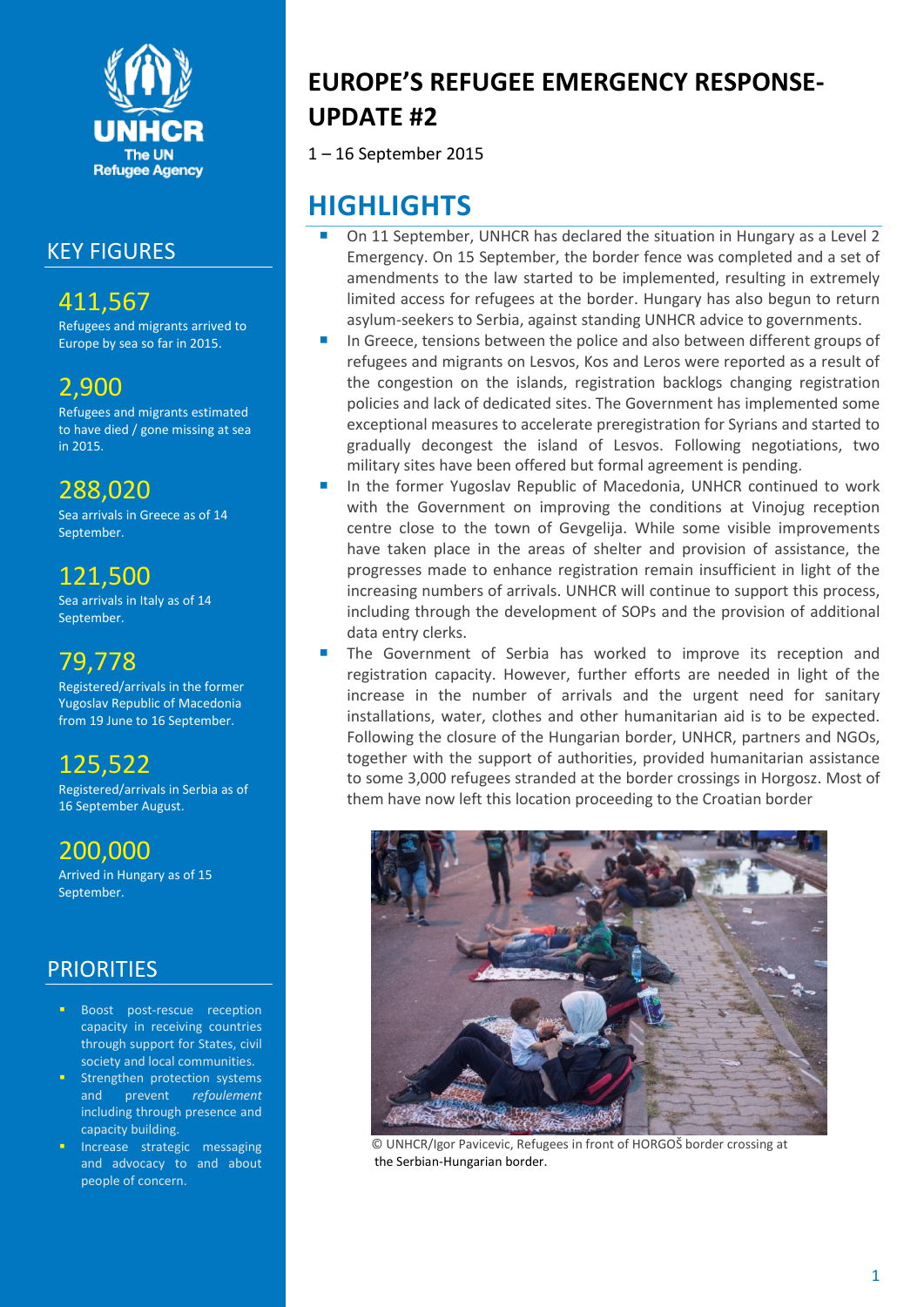# **UPDATE ON ACHIEVEMENTS**

#### **Operational Context**

During the reporting period, over 65,000 refugees and migrants arrived on the Greek Islands, mainly from Syria (70%), Afghanistan (19%) and Iraq (4%). Two new tragedies took place from the coasts of Greek islands claiming the lives of 38 people. Some tensions between the police and also between different groups of refugees and migrants on Lesvos, Kos and Leros were reported as a result of the congestion on the islands, backlogs in registration, changing registration policies and lack of dedicated sites. To ease these tensions, the Government implemented some exceptional measures for the accelerated registration of Syrians and started to gradually decongest the island of Lesvos, where some 20,000 refugees and migrants were present. In three days, over 17,000 refugees and migrants have left Lesvos to the mainland. Since then, an average of 5,000 refugees and migrants left islands to the mainland on a daily basis.

Decongestions efforts by the Greek Government led to increasing numbers of refugees and migrants moving towards the former Yugoslav Republic of Macedonia, Serbia and Hungary. The number of arrivals to the former Yugoslav Republic of Macedonia peaked at 8,660 persons on 13 September. A similar trend was also observed in Serbia. It is reported that over 200,000 refugees and migrants entered Hungary so far this year. Most of these move onwards to Austria and Germany.

On 4 September, the Hungarian Government adopted a set of amendments to the law, including making irregular crossing of the fence, as well as the obstruction or damage to the fence criminal offenses. The dramatic increase in the number of refugees and migrants, combined with increased border control measures, are creating a critical situation. In light of the urgency of the situation facing the affected persons and the complex and fast-changing operational context, UNHCR has declared the situation in Hungary as a Level 2 Emergency on 11 September. Some significant onward movement from Hungary to Austria and Germany took place in the past weeks, with some 80,000 (estimated number) and 93,000 arrivals (as of 14 September). This led Germany to reinstate selective border control measures on 13 September.

Following the restrictions at the border which started on 15 September, reports indicate that some 200 persons have applied for asylum at the border crossing. Some of these, mainly families from Syria, have been taken to reception centres for further processing. Some 3,000 refugees and migrants were stranded on the Serbian side of the border when tensions erupted. UNHCR regrets having witnessed refugees, including families with children, being prevented from entering the European Union, including by the use of water cannons and tear gas. Hungary has also begun to return asylum-seekers to Serbia, against standing UNHCR advice to Governments. On the Serbian side of the border, UNHCR counseled refugees and migrants about transportation back to the Refugee Aid Point in Kanjiža, provided by the authorities.

The refugee/migratory route has now turned towards Croatia, where the first group of 20 Syrians arrived at 7 am on 16 September. So far, the Croatian-Serbian border remains open, and access to territory has been maintained. Refugees are arriving at the green border, very close to the international border crossing point of Tovarnik. On 16 September, almost 2,000 arrived and a significant increase is expected in the coming days. The Ministry of the Interior has been designated as the Emergency Crisis Coordinator.

In this fast changing context, the EU Minister for Justice and Home Affairs met on 14 September in Brussels to discuss the package of proposals put forward by the European Commission, including the relocation of 120,000 persons in clear need of international protection from Greece, Italy and Hungary, amongst others. The Council formally adopted the initial relocation proposal for 40,000, though not all Member States were able to agree on the proposal for the relocation of an additional 120,000.

With the growing complexity of the situation, the High Commissioner appointed the Director of the Regional Bureau for Europe, Mr. Vincent Cochetel, as Regional Refugee Coordinator (RRC) for this crisis on 1 September. Ms. Diane Goodman, Deputy Director for Europe, has been designated as the operational focal point in UNHCR's Headquarters, in addition to her continued function of Bureau Deputy Director.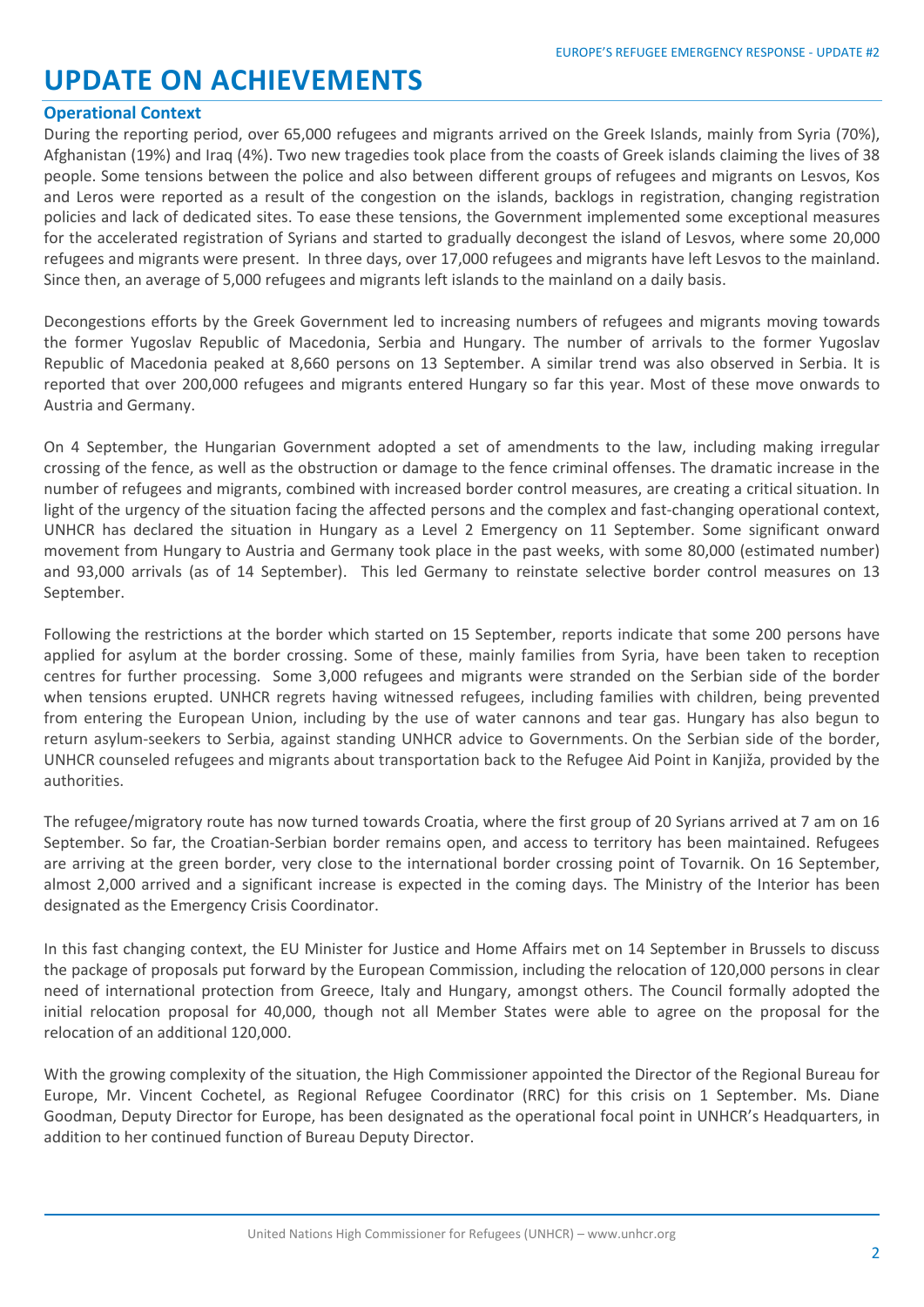## **Achievements**

Protection

#### **Greece**

#### **Achievements and Impact**

- UNHCR continues to monitor new arrivals and to provide information on procedures, rights, responsibilities, and assistance to new comers.
- **UNHCR** is also monitoring the implementation of registration procedures on the Islands and supporting local authorities to prioritize persons with specific needs.
- UNHCR's partners the Ecumenical Refugee Programme, Praksis and METAction, have supported the provision of legal assistance and information on rights and obligations, the addressing of immediate relief/medical needs of persons of concerns and the transfer of unaccompanied children to specialized facilities on the mainland.
- **UNHCR** played an important role in mitigating tensions between refugees and local population as well as between different groups of refugees on the islands and at the border area with the former Yugoslav Republic of Macedonia.
- UNHCR is supporting the authorities in ensuring that no families are separated when crossing the border into the former Yugoslav Republic of Macedonia.

#### **Identified Needs and Remaining Gaps**

- **The reception infrastructure, services and registration procedures still fall short of real needs.**
- A system to ensure the identification, referral and follow up on persons with specific needs is needed.
- Some health and hygiene concerns were reported on the islands as well as at the border with the former Yugoslav Republic of Macedonia, together with a heightened risk of sexual and gender based violence due to lack of privacy.

#### **The former Yugoslav Republic of Macedonia**

#### **Achievements and Impact**

- UNHCR has stepped up its protection capacity at the Vinojug reception centre, established close to the town of Gevgelija on 21 August, to meet the needs of the newcomers. It has also established an information point close to the centre to inform refugees on procedures, registration and services.
- UNHCR supported the setting up of registration software and network to enhance registration at the Vinojug site.
- Two child friendly spaces have been established at Vinojug. Two pedagogues and two psychologists, two social workers and translators are present on site to cater for the needs of children.
- **Funded by UNHCR, the Macedonian Young Lawyers Association (MYLA) offered free legal advice at the site and** also assisted asylum seekers at the Vizebegovo reception centre with their asylum procedure. These activities are funded by UNHCR.
- In light of the increase of arrivals over the weekend of 12-13 September food, NFIs, counselling, medical and psychosocial services, child friendly spaces and monitoring have been stepped up and registration is ongoing 24/7.

#### **Identified Needs and Remaining Gaps**

- While the registration procedure has improved, UNHCR is in the process of drafting Standard Operating Procedures for referrals, procedures and registration to ensure further consistency.
- The Ministry of Interior has requested UNHCR to hire additional data entry clerks to support registration.
- **Further information material (leaflets, posters, etc.) is in the pipeline and will be distributed at the Vinojug centre.**

#### **Serbia**

#### **Achievements and Impact**

- Anticipating the closure of the border with Hungary on 15 September, UNHCR strengthened its presence at the Subotica-Kanjiža-Horgosz region and is providing humanitarian assistance there in coordination with its partners.
- With the increased number of arrivals, UNHCR decided to accelerate the setting up of a Field Office in Preševo, enhanced its daily presence and engaged additional volunteers for food and water distribution and information dissemination in both Preševo and Miratovac.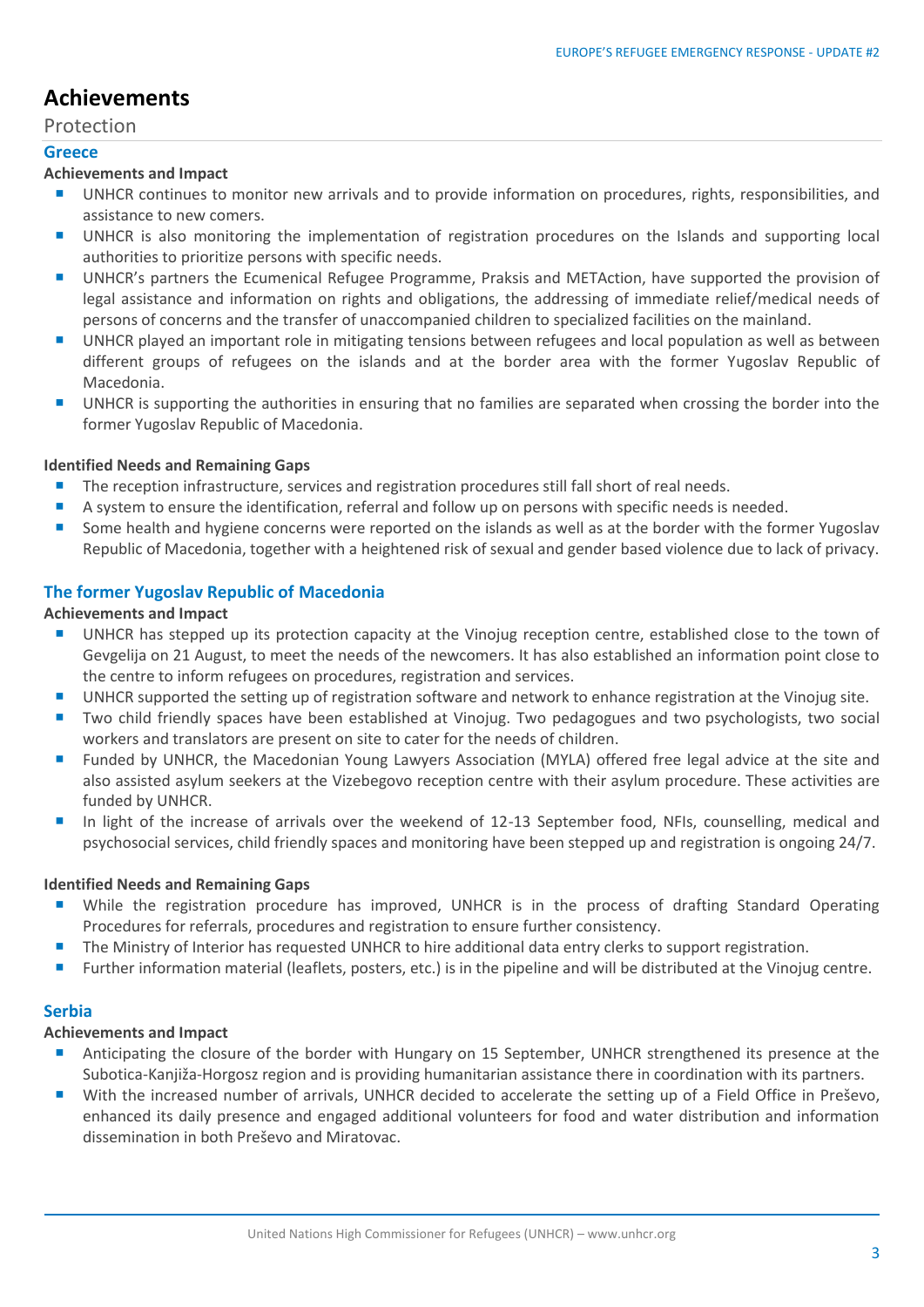- With the installation of 3 additional fingerprinting machines, donated by the UNHCR, and the increased presence of police officers conducting the registration, the capacities of Preševo One Stop Centre have almost doubled to over 2,000 registrations per day.
- UNICEF opened a child-friendly space at the Preševo Centre, where three social workers are working in shifts.

#### **Identified Needs and Remaining Gaps**

- **F** Following a request by the Ministry of the Interior UNHCR will further assist authorities in addressing the shortcomings in registration.
- UNHCR is advocating for the mother and child rooms of the Serbian Commissariat for Refugees and Migration (SCRM) in the Preševo Centre to be available during daytime as well due to the increasing numbers of families with small children and pregnant women.
- **Further coordination with the newly arrived humanitarian agencies at Kanjiža RAP is needed. UNHCR will organize** and co-chair meeting with the authorities in charge of the RAP.

#### **Hungary**

#### **Achievements and Impact**

- **The Director of UNHCR's Bureau for Europe and Regional Refugee Coordinator for this emergency travelled to** Hungary from 7 to 9 September. During his mission, he reiterated UNHCR's readiness to assist in dealing with number of refugees and migrants arriving in the country and raised concerns over some provisions of the new law and the consequences of its application for asylum-seekers and refugees.
- **Following the declaration of the Level 2 Emergency in Hungary, the Director of the Division of Emergency, Security** and Supply and the Deputy Director of the Bureau for Europe and Heads of Operations for this emergency undertook a mission to Hungary, the Hungarian-Serbia border and Croatia on 15 to 17 September to review the response to the unfolding situation and the UNHCR's response in coordination with partners.
- UNHCR has access to the transit zone and registration and interview processes. Prior to the restriction at the border, social and legal assistance were provided through NGO partners Menedek Association and Hungarian Helsinki Committee at collection points before restrictions at the border.

#### **Identified Needs and Remaining Gaps**

- UNHCR is particularly concerned about a series of restrictive measures recently introduced by Hungary and the way they are being implemented. In particular, the penalization of irregular entry and return to Serbia on the basis of third safe country concept. It also does not take into account that the asylum system Serbia is currently building is not able to cope with the magnitude of the current inflow of people who require effective protection.
- **F** Following the restrictions at the border and the tensions were reported at the border on 16 September. UNHCR witnessed the use of water cannons and tear gas against refugees and migrants, including families with children.
- **F** Full access of UNHCR's partners to asylum-seekers in transit zones need to be ensured, negotiated with the Government in accordance with articles 8 of the recast Asylum Procedures Directive (APD), by which Member States shall ensure that organizations and persons providing advice and counselling to asylum applicants have effective access to applicants present at border crossing points, including transit zones and at external borders.
- **Detention of asylum-seekers inclusive of families is a growing phenomenon which needs monitoring and** interventions.

#### Humanitarian Assistance and Technical Support

#### **Greece**

#### **Achievements and Impact**

- UNHCR provided technical advice to the Greek authorities on the construction of sites, Lesvos, Kos and Idomeni, and the setting up of tents. Some advancement on the establishment of reception sites was made on the Islands, 13 refugee housing units were set up on Lesvos, out of 200 planned, and 80 RHUs will be set up in Moria.
- UNHCR continues to provide core relief items, especially to those with specific needs on all islands as well as in Idomeni at the border area with the former Yugoslav Republic of Macedonia. Through direct implementation or with the support of partners, such as Praksis, UNHCR distributes biscuits, water, sleeping bags, sleeping mats, solar lamps.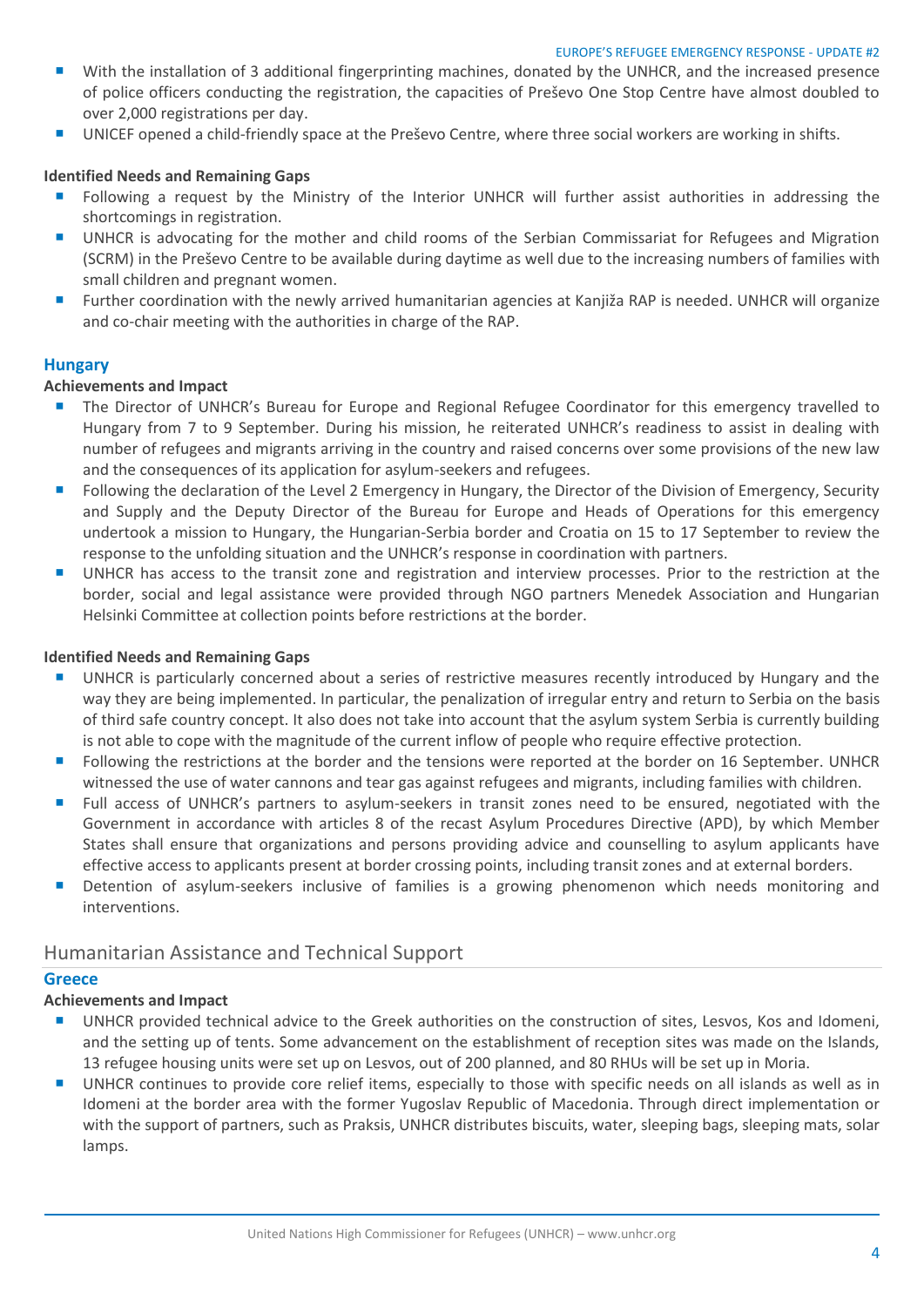- UNHCR and partners provided support to the survivors of the boat incident, which took place of the coast of Farmakonisi on 13 September.
- **NGOs, civil society and volunteers provided assistance to the group of some 200 Afghans resting at Victoria Square** in Athens and contributed to the cleanliness of the area. UNHCR provided information on possibilities for accommodation at the Elaionas site.
- UNHCR installed a rub hall near the border with the former Yugoslav Republic of Macedonia where assistance is provided together with partners.

#### **Identified Needs and Remaining Gaps**

- While two military sites were offered for reception on Kos and Lesvos, and one site was identified in Leros, following negotiations with authorities the formal approval is still pending. The potential establishment of these sites is source of tensions with the local population. A transit site is being set up near the border with the former Yugoslav Republic of Macedonia.
- **Despite some improvement of basic reception conditions (shelter, water, food, sanitation), these continues to fall** short of the needs on many islands.

#### **The former Yugoslav Republic of Macedonia**

#### **Achievements and Impact**

- A weekly plan for the distribution of food and non-food items at Vinojug centre has been agreed upon by various NGOs. The water bladder is now operational on site. 12 Refugee Housing Units and 3 rub halls are providing some storage capacity and service area.
- With the drop in temperatures, UNHCR has been distributing more blankets and warm clothing to refugees.
- In Tabanovce, large numbers of volunteers and NGOs are distributing food and non-food items. The Red Cross is also present with medical teams.

#### **Identified Needs and Remaining Gaps**

- Garbage collection remains a challenge at the Vinojug site as well as between the train station and the border line with Serbia.
- The recent worsening of the weather conditions, drop in temperatures and the start of torrential rains, put refugees at greater health risks.

#### **Serbia**

#### **Achievements and Impact**

- Following the closure of the Hungarian border, UNHCR, partners and NGOs, together with the support of authorities, provided water, blankets, tents, sleeping mats, medical and humanitarian assistance to some 3,000 refugees stranded at the border crossings in Horgosz. Most of them have now left and the location is slowly emptying out with people proceeding to the Croatian border.
- As part of its contingency planning for the winter, the SCRM will increase the capacity of the Preševo Centre. Army personnel is assisting with preparing the site.
- Additional latrines were installed and WASH system was put in place at the Preševo Centre and the Miratovac RAP.
- UNHCR and partners continue to provide assistance at the different sites and have distributed food and non-food items, including high energy biscuits, blankets, sleeping mats.
- UNHCR provided medical teams in Preševo, Miratovac, Kanjiža and asylum centre in Krnjaca with medication, medical supplies and equipment. At Kanjiža, UNHCR ensures the daily presence of a nurse.
- **Arrangements were made for the cleaning and collection of garbage at the Miratovac RAP and the Preševo Centre** respectively.
- In Belgrade, UNHCR and partners continue to provide information, medical, psychological and legal aid as well as food and non-food items to refugees resting in parks.

#### **Identified Needs and Remaining Gaps**

- Water, Health and Sanitation needs further improvement at Kanjiža and Miratovac, where medical team still lack water supply.
- The recent worsening of the weather conditions puts refugees at greater health risks.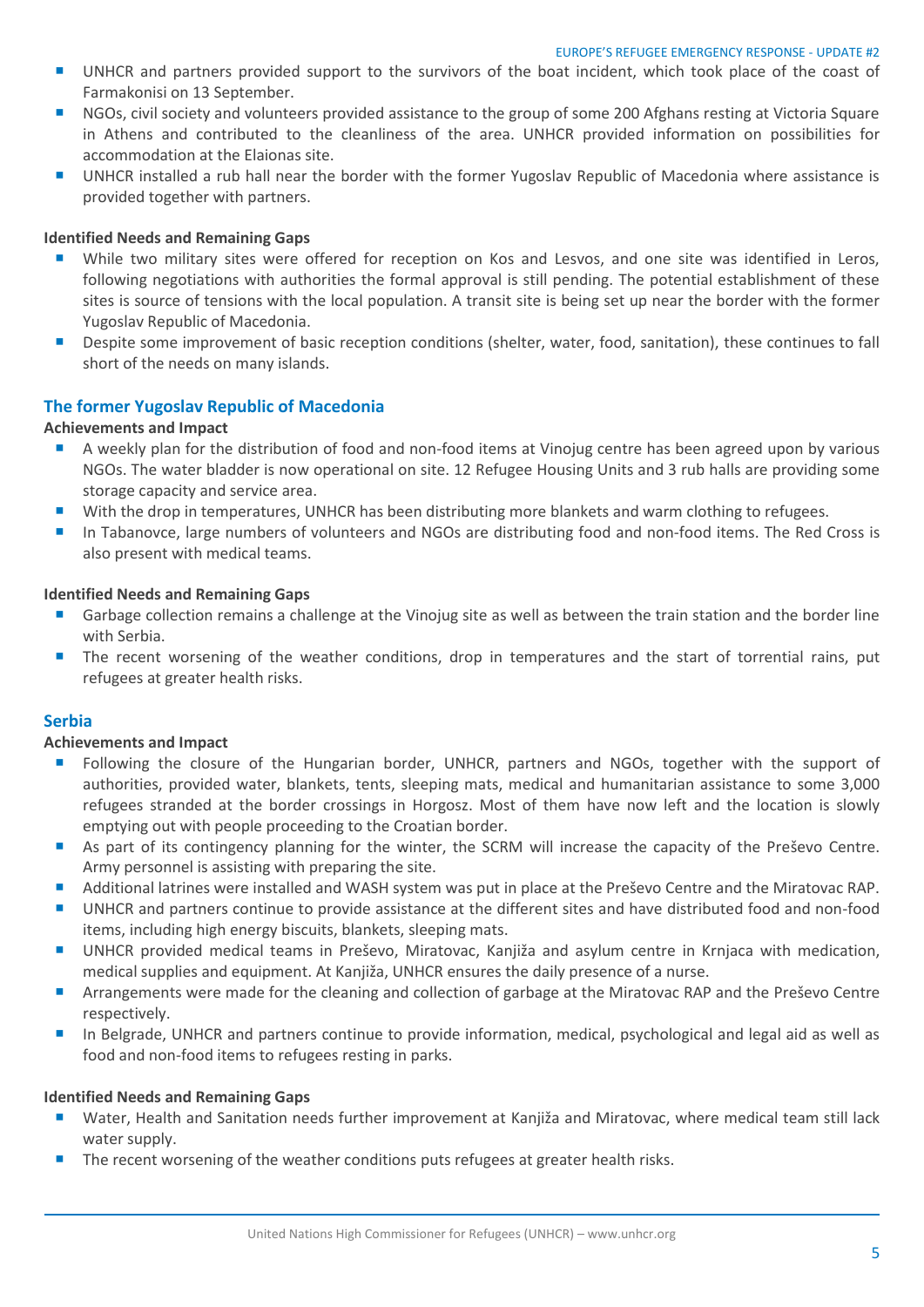**Following the closure of the border with Hungary, and in the event that refugees do not wish to return to Kanjiža,** an urgent need for sanitary installations, water, clothes and other humanitarian aid is to be expected.

#### **Hungary**

#### **Achievements and Impact**

- **The Hungarian Red Cross provides medical assistance and psycho-social support at the transit zone. There are two** social workers working in shifts and interpretation was provided by two interpreters covering Arabic, Pashtu, Urdu and Farsi.
- Prior to the restriction at the border, over the weekend of 12-13 September, UNHCR increased its presence at the border by 60 staff to ensure a 24-hour presence. It set up tents at collections points 2 and 3 to facilitate aid distribution as well as some family tents at collection point 1.
- UNHCR distributed blankets, tents, plastic sheetings, raincoats, bags and water at collection points 2 and 3.
- The Hungarian Red Cross (HRC) provided first aid through volunteers at the collection points and the preregistration centre in Roszke. Doctors and paramedics were present on the sites. Following the closure of the border, the collections points are now empty.

#### **Identified Needs and Remaining Gaps**

- The accommodation capacity at the police pre-registration centres is severely overstretched and hygiene and health risks are of concern.
- **Hygiene remained a major concern at the collection points. Increased site cleaning, waste management and toilet** facilities are needed.

### **Working in partnership**

- UNHCR continues to closely cooperate with the European Commission and relevant EU Agencies (including FRONTEX and EASO) to jointly assess the needs on the ground and seek complementarity in the support provided.
- **UNHCR's emergency assistance and protection services in Greece are delivered through several partners including** the Greek Refugee Council, Praksis and METAction, which have supported the provision of legal assistance and information on rights and obligations, the addressing of immediate relief/medical needs of persons of concerns and the transfer of unaccompanied children to specialized facilities on the mainland. In addition, UNHCR supports the Government's coordination efforts by facilitating an information-sharing forum at the Athens level.
- In the former Yugoslav Republic of Macedonia, UNHCR continues to support the Ministry of the Interior and its Crisis Management Team, the Ministry of Labor and Social Policy, the Ministry of Transport and Communications and municipalities; and work with Help the Refugees in Macedonia, HERA, IOM, La Strada Open Gate, Legis, MYLA, Nun, JRS, Operation Mercy, Dorcas, SoS Children's Village, Hilal, Samaritan's Purse, Red Cross, UNDP, UNFPA, UNHCR, UNICEF, and WHO.
- In Serbia, UNHCR continues to co-chair the Refugee Protection Working Group with the Ministry of Labour, Employment, Veteran and Social Affairs. UNHCR partners include Amity, ADRA, the Belgrade Centre for Human Rights (BCHR), CRS, the Danish Refugee Council (DRC), the Humanitarian Centre for Integration, MSF and Tolerance (HCIT), Indigo, INTERSOS, Microfins, Praxis, Sigma Plus and Vizija.
- In Hungary, UNHCR continues to closely cooperate with the Hungarian Helsinki Committee (border and detention monitoring, legal assistance and representation, advocacy, strategic litigation), with Menedek Association (social work) and with Cordelia Foundation (rehabilitation of torture victims and holders of PTSD). UNHCR has also been working closely with the new UN OPCAT mechanism at the Office of the Parliamentary Commission for Fundamental Rights (unannounced inquiries at facilities of common interest)
- **Of particular note is the impressive role which civil society and volunteers in the countries concerned are playing in** supporting and assisting refugees and migrants.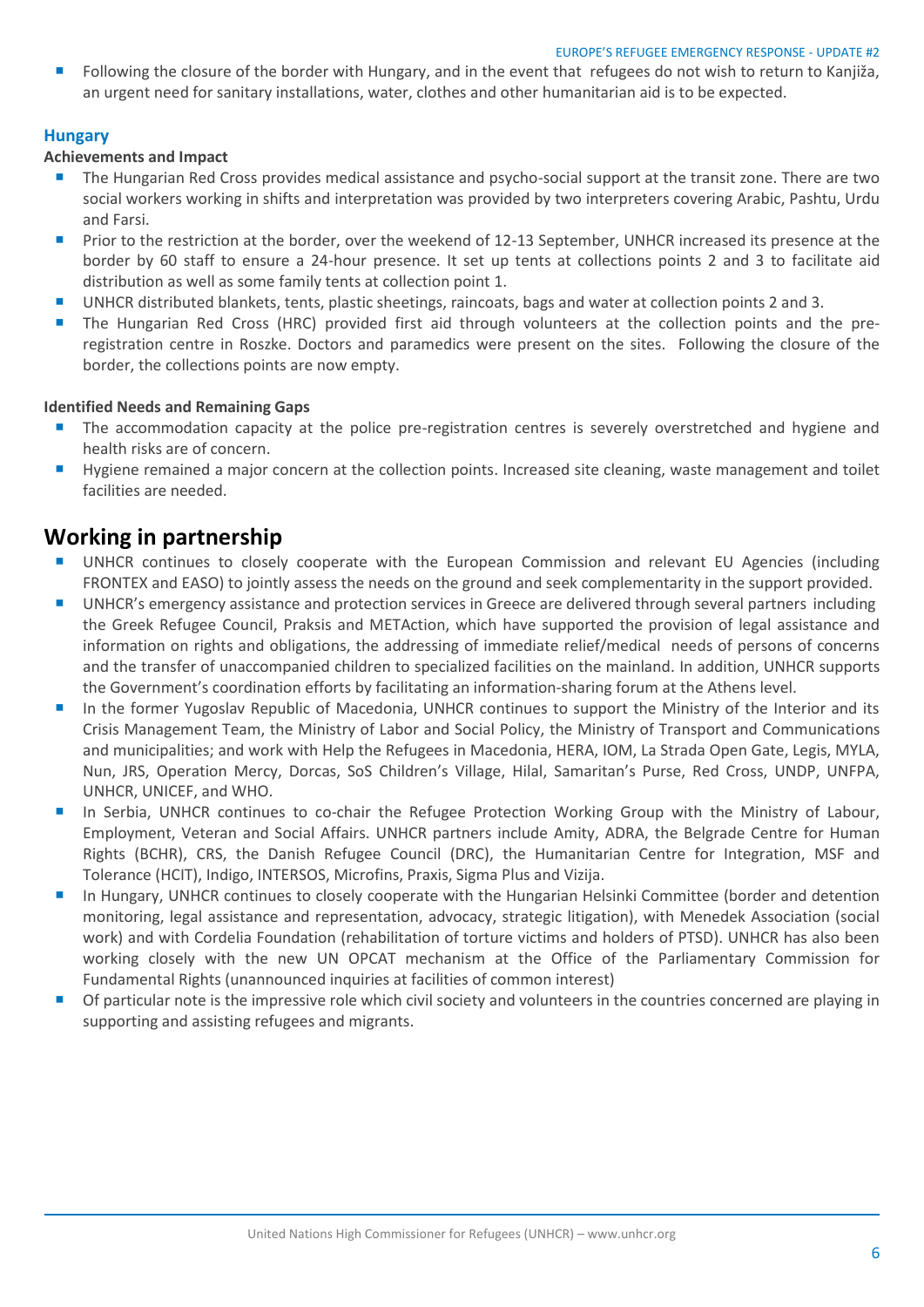# **FINANCIAL INFORMATION**

On 8 September, UNHCR launched its Emergency Appeal for the Initial Response Plan for the Refugee Crisis in Europe (June 2015-December 2016).

A total of **USD 30.5 million** is requested from June 2015 to December 2016 (USD 14.1 million for June-December 2015 and USD 16.4 million for January-December 2016) for the initial response in the affected countries of Belgium, Bosnia and Herzegovina, Cyprus, France (Calais), Greece, Hungary, Italy, Malta, Serbia, Spain, the former Yugoslav Republic of Macedonia, and Turkey.

A total of **USD 2.7 million** has so far been received for this emergency appeal from Germany, Portugal and private donors.

The planning assumptions at the time of the launch of the appeal have been challenged by the recent developments, which urgently require the scaling up of UNHCR's emergency response to address catalogued protection and humanitarian assistance gaps. A revised appeal will be issued in the coming weeks to reflect these additional financial requirements.

UNHCR is very grateful for the financial support provided by donors who have contributed to their activities with unearmarked and broadly earmarked funds as well as for those who have contributed directly to the situation.

**Contact:**

Melike Trigg, Associate Reporting Officer, trigg@unhcr.org, Tel: +41 (22) 739 8406, Cell +41 79 354 25 41

**Links:**

UNHCR, [Initial Response Plan for the Refugee Crisis in Europe \(June 2015-December 2016\),](http://www.unhcr.org/55ee99880.html) 8 September.

UNHCR, [UNHCR urges Europe to change](http://media.unhcr.org/C.aspx?VP3=SearchResult&VBID=2CZ7RTEU69H) course on refugee crisis, 16 September.

UNHCR, [Robust, coherent Europe response to Refugee crisis still urgently needed,](http://www.unhcr.org/55f817399.html) 15 September.

UNHCR, [UNHCR's proposals in light of the EU response to the refugee crisis and the EU package of 9 September 2015](http://media.unhcr.org/C.aspx?VP3=SearchResult&VBID=2CZ7RTEU69H), 15 September.

UNHCR, [Refugees/Migrants Emergency Response -](http://data.unhcr.org/mediterranean/search.php) Mediterranean (webportal accessible via Google Chrome or Firefox only).